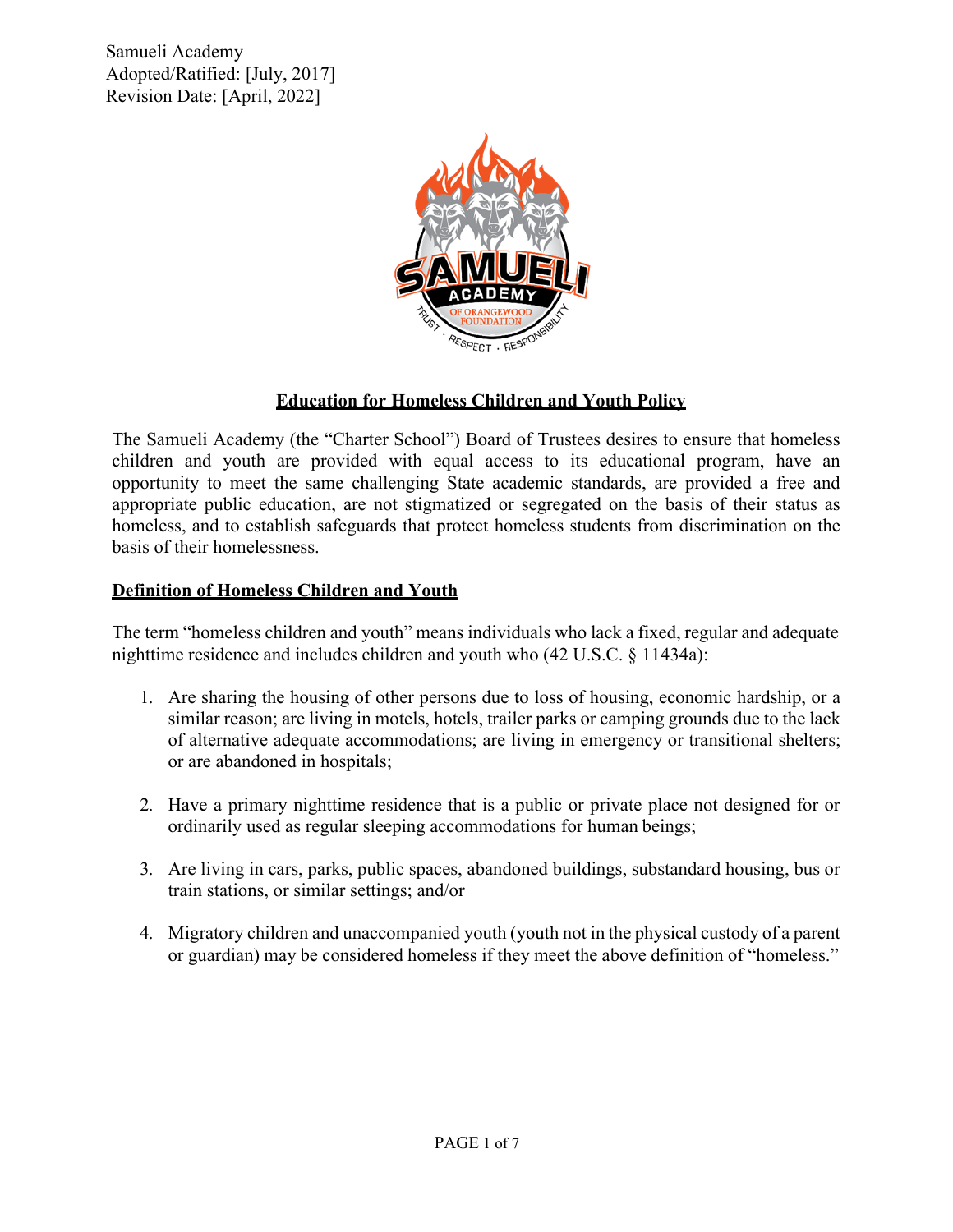Homeless status is determined in cooperation with the parent or guardian. In the case of unaccompanied youth, status is determined by the School Liaison.

# **School Liaison**

The Head of School designates the following staff person as the School Liaison for homeless students (42 U.S.C. § 11432(g)(1)(J)(ii)):

Sarah Davis, Student Success Coordinator 1901 N. Fairview St., Santa Ana, CA 92706 714-619-0245

The School Liaison shall ensure that the following requirements are fulfilled by Samueli Academy  $(42 \text{ U.S.C. } § 11432(g)(6))$ :

- 1. Homeless students are identified by school personnel and through outreach and coordination activities with other entities and agencies, and through the annual housing questionnaire administered by the Charter School..
- 2. Homeless students enroll in, and have a full and equal opportunity to succeed at Samueli Academy.
- 3. Homeless students and families receive educational services for which they are eligible, including: services through Head Start programs (including Early Head Start programs) under the Head Start Act, early intervention services under part C of the Individuals with Disabilities Education Act ("IDEA"), any other preschool programs administered by Samueli Academy, if any, and referrals to health care services, dental services, mental health services, substance abuse services, housing services, and other appropriate services.
- 4. Parents/guardians are informed of the educational and related opportunities available to their children and are provided with meaningful opportunities to participate in the education of their children.
- 5. Public notice of the educational rights of homeless children is disseminated at places frequented by parents or guardians of such youths, and unaccompanied youths, including schools, shelters, public libraries, and soup kitchens, and in a manner and form understandable to the parents and guardians of homeless youth and unaccompanied youth.
- 6. Enrollment/admissions disputes are mediated in accordance with law, Samueli Academy charter, and Board policy.
- 7. Parents/guardians and any unaccompanied youth are fully informed of all transportation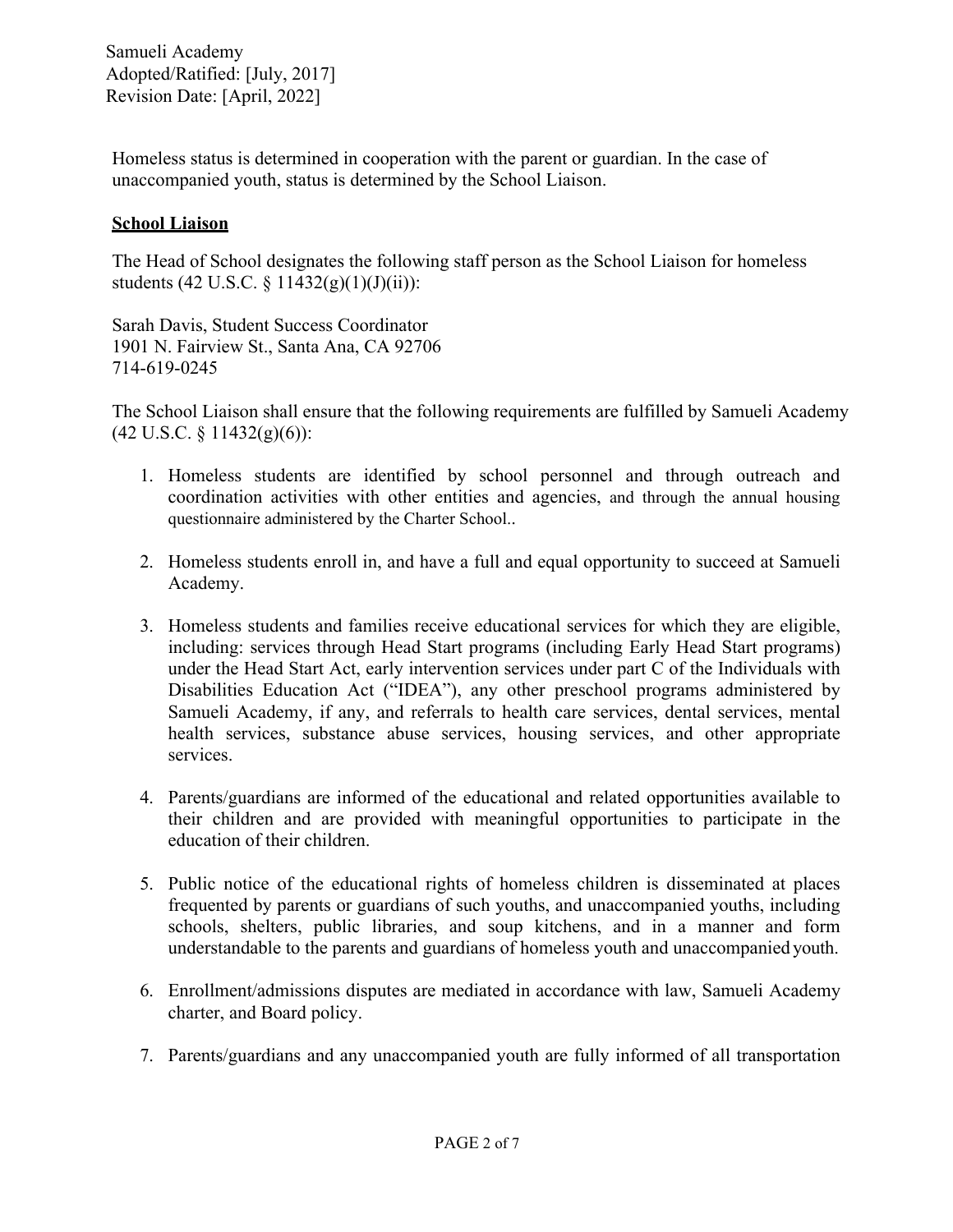services, as applicable.

- 8. School personnel providing services receive professional development and other support.
- 9. The School Liaison collaborates with State coordinators and community and school personnel responsible for the provision of education and related services to homeless children and youths.
- 10. Unaccompanied youth are enrolled in school; have opportunities to meet the same challenging State academic standards as the State establishes for other children andyouth; and are informed of their status as independent students and that the youths may obtain assistance from the School Liaison to receive verification of such status for the purposes of the Free Application for Federal Student Aid.

The California Department of Education publishes a list of the contact information for the Homeless Education Liaisons in the state, which is available at:<https://www.cde.ca.gov/sp/hs/>

# **Enrollment**

Samueli Academy shall immediately admit/enroll the student for which the Charter School is a School of Origin. "School of Origin" means the school that the child or youth attended when permanently housed or the school in which the child or youth was last enrolled.

Samueli Academy shall also immediately enroll a homeless youth who seeks to enroll in the Charter School, if the youth would otherwise be eligible to attend and subject to Samueli Academy's capacity and pursuant to the procedures stated in Samueli Academy charter and Board policy. A homeless youth who is enrolled will have the right to attend classes and participate fully in school activities, including extracurricular activities.

The youth shall be immediately enrolled even if the student lacks records normally required for enrollment (such as previous academic records, records of immunizations, other required health records, proof of residency) or has missed application or enrollment deadlines during any period of homelessness. Records will immediately be requested from the previous school. (42 U.S.C. §  $11432(g)(3)(C)$ ; Education Code Section 48850(a)(3)(A).)

If the student needs to obtain immunizations or does not possess immunization or other medical records, the Head of School or designee shall refer the parent/guardian to the School Liaison.The School Liaison shall assist the parent/guardian in obtaining the necessary immunizations or records for the student.  $(42 \text{ U.S.C.} \S 11432(g)(3)(C))$ .

A homeless youth may remain in the student's school of origin for the entire period for which the youth is homeless. If a youth obtains permanent housing during an academic year, the youth will be permitted to remain in the school of origin through the end of the academic year.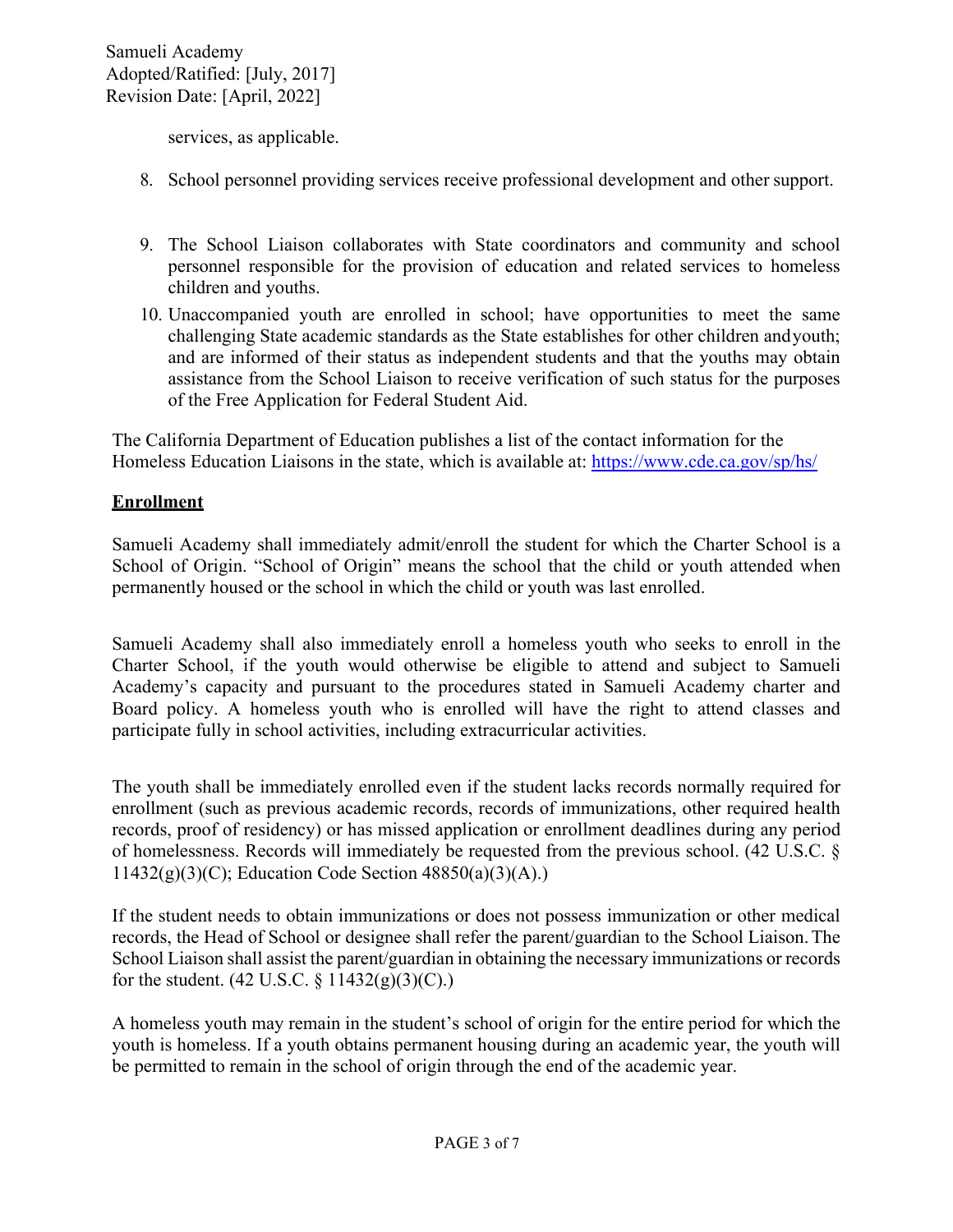# **Enrollment Disputes**

If a dispute arises over admissions/enrollment, the student shall be immediately admitted (subject to Charter School's capacity and pursuant to the procedures stated in the Charter School charter and Board policy), pending final resolution of the dispute, including all available appeals.

The parent/guardian shall be provided with a written explanation of the admission/enrollment decision, including an explanation of the parent/guardian's right to appeal the decision. The parent/guardian shall also be referred to the School Liaison.

The School Liaison shall carry out the Board-adopted dispute resolution and complaint process as expeditiously as possible after receiving notice of the dispute. (42 U.S.C. § 11432(g)(3)(E).)

### **Housing Questionnaire**

Samueli Academy shall administer a housing questionnaire for purposes of identifying homeless children and youth. Samueli Academy shall ensure that the housing questionnaire is based on the best practices developed by the CDE. Samueli Academy shall annually provide the housing questionnaire to all parents/guardians of students and to all unaccompanied youths at Samueli Academy. The housing questionnaire shall include an explanation of the rights and protections a student has as a homeless child or youth or as an unaccompanied youth. The housing questionnaire shall be available in paper form. The housing questionnaire shall be available in the primary language other than English spoken by fifteen (15) percent or more of the students enrolled at Samueli Academy and shall be translated into other languages upon request of a student's parent/guardian or an unaccompanied youth. Samueli Academy shall collect the completed housing questionnaires and annually report to the CDE the number of homeless children and youths and unaccompanied youths enrolled. (Education Code Section 48851.)

# **Comparable Services**

Each homeless child or youth shall promptly be provided services comparable to services offered to other students in Samueli Academy such as  $(42 \text{ U.S.C.} \S 11432(g)(4))$ :

- Transportation services
- Educational services for which the child or youth meets eligibility criteria, such as educational programs for students with disabilities and educational programs for students with limited English proficiency
- Programs in vocational and technical education
- Programs for gifted and talented students
- School nutrition programs

# **Transportation**

In the event that Samueli Academy provides transportation services to all Samueli Academy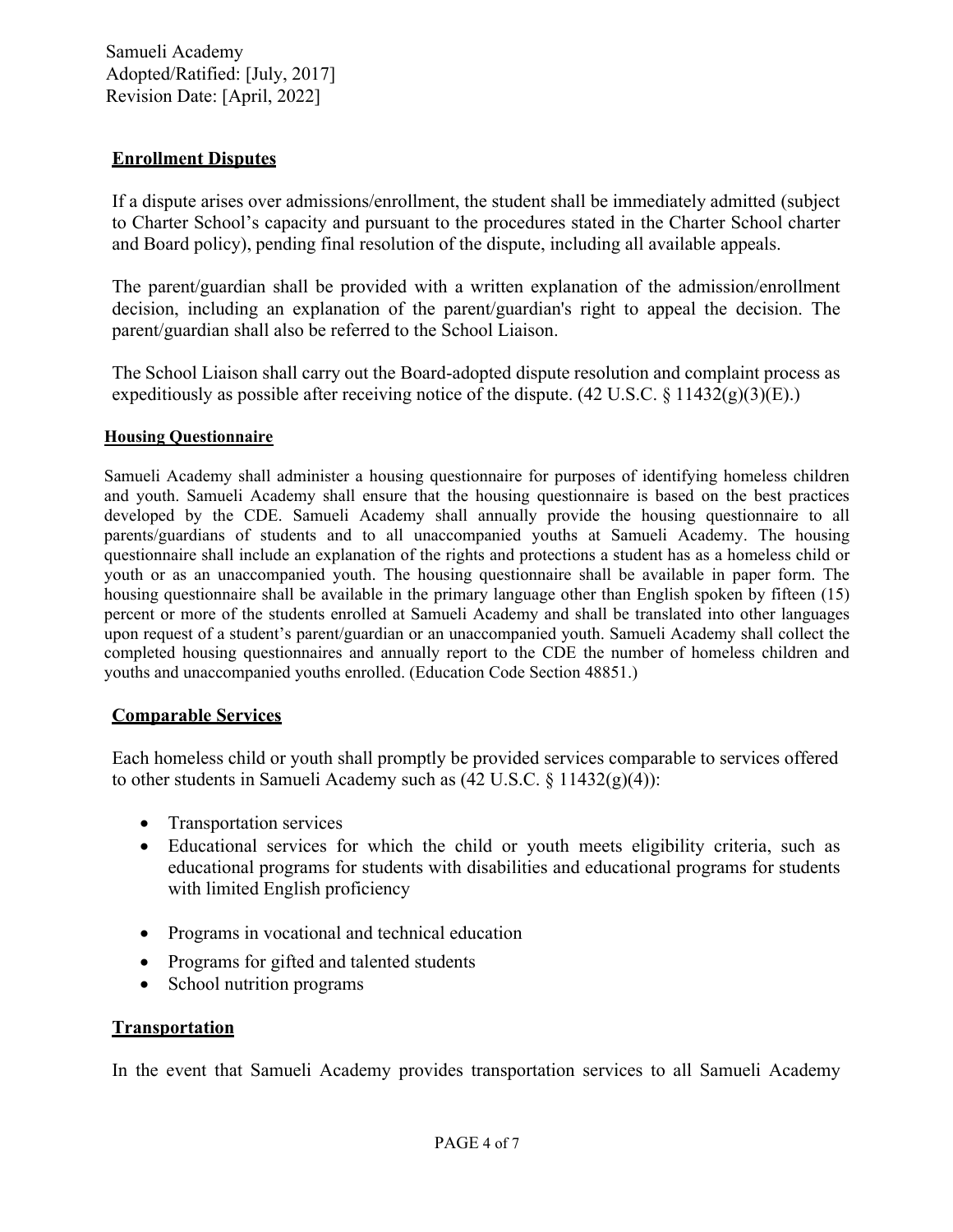students, Samueli Academy shall provide comparable transportation services to each homeless child or youth attending Samueli Academy, as noted above. (42 U.S.C. § 11432(g)(4).)

If the Samueli Academy does not otherwise provide transportation services to all Samueli Academy students, Samueli Academy shall ensure that transportation is provided for homeless students to and from Samueli Academy, at the request of the parent or guardian (or School Liaison), if Samueli Academy is the student's school of origin.  $(42 \text{ U.S.C. } § 11432(g)(1)(J))$ . Transportation provided by Samueli Academy will be adequate and appropriate for the Student's situation, but Samueli Academy does not commit to any one method of transportation for all youth.

## **Eligibility for Extracurricular Activities**

A homeless child or youth shall be immediately deemed to meet all residency requirements for participation in interscholastic sports or other extracurricular activities.

### **Waiver of Fees for Afterschool Programs**

The Charter School shall not charge any student who is a homeless youth any family fees associated with an After-School Education and Safety ("ASES") Program operated by the Charter School.

### **Professional Development**

All administrators, teachers and employees of Samueli Academy, including the School Liaison, will be provided professional development on the identification, services, and sensitivity necessary when dealing with homeless children and youth The Charter School Liaison will send verification that the Charter School is providing the required training to school personnel providing services to youth experiencing homelessness at least annually. (Education Code Section 48852.5(c)(2).).

### **High School Graduation Requirements**

Homeless students who transfer to the Samueli Academy any time after the completion of their second year of high school shall be exempt from any of the Charter School's graduation requirements that are in excess of the California minimum graduation requirements specified in Education Code section 51225.3 ("additional graduation requirements") unless Samueli Academy makes a finding that the student is reasonably able to complete the Charter School's graduation requirements by the end of the student's fourth year of high school.

To determine whether a homeless student is in their third or fourth year of high school, either the number of credits the student has earned to the date of transfer or the length of the student's school enrollment may be used, whichever will qualify the student for the exemption.

Within thirty (30) calendar days of the date that a student who may qualify for exemption under the above requirements transfers into the Charter School, the Charter School shall notify the student, the student's educational rights holder, and the Charter School Liaison of the availability of the exemption and whether the student qualifies for an exemption.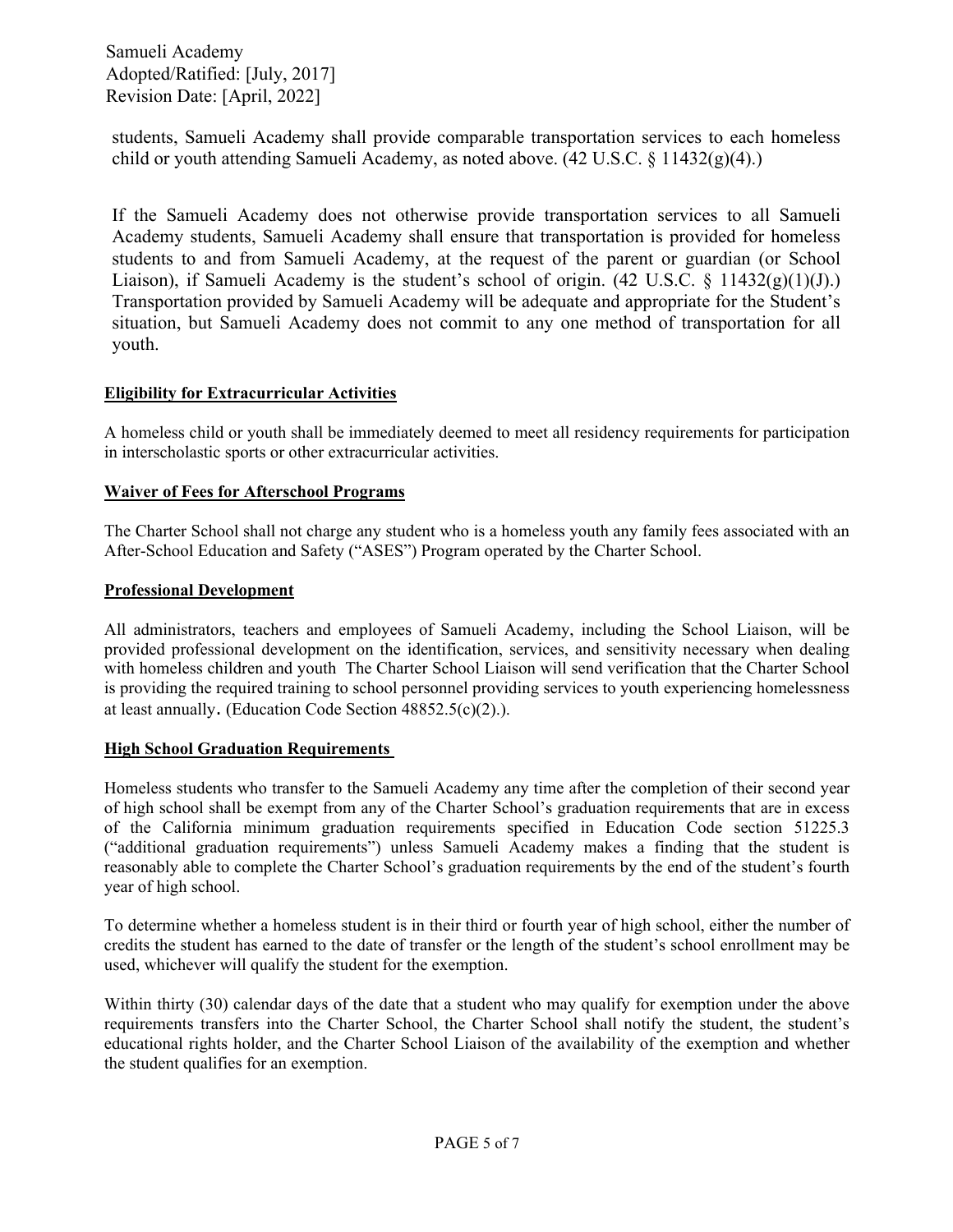The Charter School shall notify students who are exempted from the Charter School's additional graduation requirements and the student's educational rights holder of how any of the requirements that are waived will affect the student's ability to gain admission to a postsecondary educational institution and provide information about transfer opportunities available through the California Community Colleges.

The Charter School shall not require any student who would otherwise be entitled to remain in attendance at the Charter School to accept the exemption from the Charter School's additional graduation requirements or deny the student enrollment in, or the ability to complete, courses for which the student is otherwise eligible. The Charter School shall not revoke an exemption and shall grant an eligible student's request for the exemption at any time if the student qualifies, regardless of whether the student previously declined the exemption. An eligible student's exemption from the Charter School's additional graduation requirements will continue to apply while the student is enrolled in the Charter School or if the student transfers to another school even after the student no longer meets the definition of a homeless child.

The Charter School shall not require or request that a student transfer schools in order to qualify the student for the exemption. Nor shall a student, a student's parent/guardian or educational rights holder, or a student's social worker or probation officer request a transfer solely to qualify for an exemption from the Charter School's additional graduation requirements.

If a student who is exempted from the Charter School's additional graduation requirements completes the California minimum coursework requirements specified in Education Code section 51225.3 before the end of the student's fourth year of high school and would otherwise be entitled to remain in attendance at the Charter School, the Charter School shall not require or request that the student graduate before the end of the student's fourth year of high school.

If the Charter School determines the student is reasonably able to complete the Charter School's graduation requirements by the end of the student's fifth year of high school, the Charter School shall do the following:

- 1. Inform the student of the student's option to remain at the Charter School for a fifth year to complete the Charter School's graduation requirements.
- 2. Inform the student, and the educational rights holder for the student, about how remaining in school for a fifth year to complete the Charter School's graduation requirements will affect the student's ability to gain admission to a postsecondary educational institution.
- 3. Provide information to the student about transfer opportunities available through the California Community Colleges.
- 4. Permit the student to stay at the Charter School for a fifth year to complete the Charter School's graduation requirements upon agreement with the student, if the student is 18 years of age or older, or, if the student is under 18 years of age, upon agreement with the educational rights holder for the student.

#### **Acceptance of Course Work**

The Charter School will accept any coursework satisfactorily completed at any public school, a juvenile court school, a school in a country other than the United States, and/or a nonpublic, nonsectarian school or